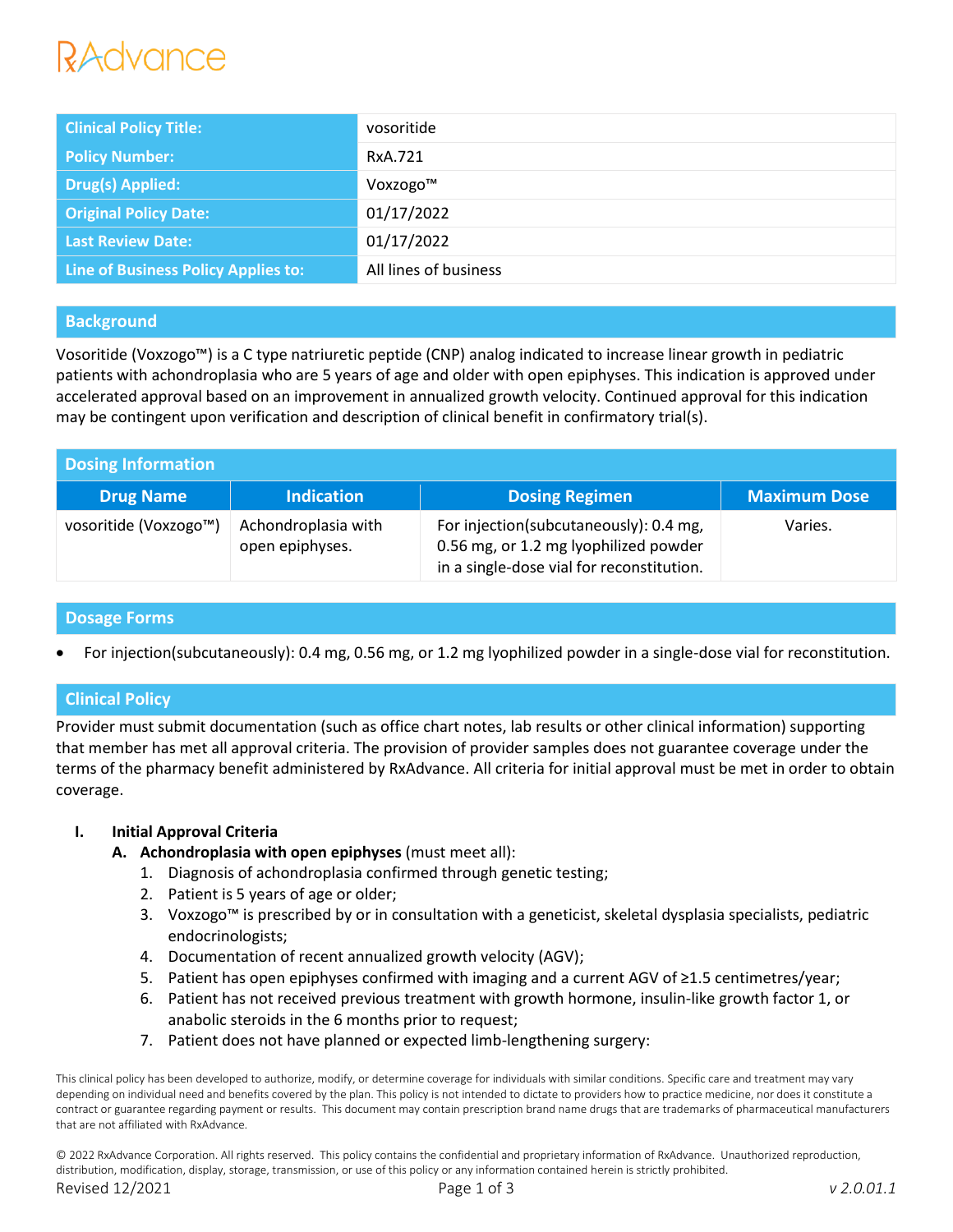

a. If patient has had previous limb-lengthening surgery, the surgery must have occurred at least 18 months prior to Voxzogo™ request;

8. Dose does exceed 0.8mg per day.

**Approval Duration**

**Commercial:** 6 months **Medicaid:** 6 months

# **II. Continued Therapy Approval**

- **A. Achondroplasia with open epiphyses** (must meet all):
	- 1. Member is currently receiving medication that has been authorized by RxAdvance or member has met initial approval criteria listed in this policy;
	- 2. Member is responding positively to therapy;
	- 3. Documentation of a clinically meaningful increase in AGV;
	- 4. Patient has open epiphyses confirmed with imaging and a current AGV of ≥1.5 centimetres/year;
	- 5. Subsequent renewals should require documentation of a continued maintenance of effect on AGV;
	- 6. If request is for a dose increase, new dose does not exceed 0.8mg per day.

### **Approval Duration**

**Commercial:** 12 months **Medicaid:** 12 months

### **III. Appendices**

**APPENDIX A: Abbreviation/Acronym Key**

AGV: Annualized growth velocity.

## **APPENDIX B: Therapeutic Alternatives**

Not applicable.

## **APPENDIX C: Contraindications/Boxed Warnings**

- Contraindication(s):
	- o None reported.
- Boxed Warning(s):
	- o None reported.

#### **APPENDIX D: General Information**

• Risk of Low Blood Pressure: To reduce the risk of a decrease in blood pressure and associated symptoms (dizziness, fatigue and/or nausea), instruct patients to be well hydrated and have adequate food intake prior to administration of Voxzogo™.

#### **References**

- 1. Voxzogo™ Prescribing Information. Novato, CA: Biomarin Pharmaceutical Inc; November 2021. Available at: [https://www.accessdata.fda.gov/drugsatfda\\_docs/label/2021/214938s000lbl.pdf.](https://www.accessdata.fda.gov/drugsatfda_docs/label/2021/214938s000lbl.pdf) Accessed December 6, 2021.
- 2. IPD Analytics Rx Insights New Drug Review Voxzogo™ 11.2021. Available at: [https://secure.ipdanalytics.com/User/Pharma/RxStrategy/Search?q=+Voxzogo.](https://secure.ipdanalytics.com/User/Pharma/RxStrategy/Search?q=+Voxzogo) Accessed December 6, 2021.

| <b>Review/Revision History</b> | <b>Review/Revision Date</b> | <b>P&amp;T Approval Date</b> |
|--------------------------------|-----------------------------|------------------------------|
| Policy established             | 12/06/2021                  | 01/17/2022                   |

© 2021 RxAdvance Corporation. All rights reserved. This policy contains the confidential and proprietary information of RxAdvance. Unauthorized reproduction, distribution, modification, display, storage, transmission, or use of this policy or any information contained herein is strictly prohibited.

Revised 12/2021 Page 2 of 3 *v 2.0.01.1*